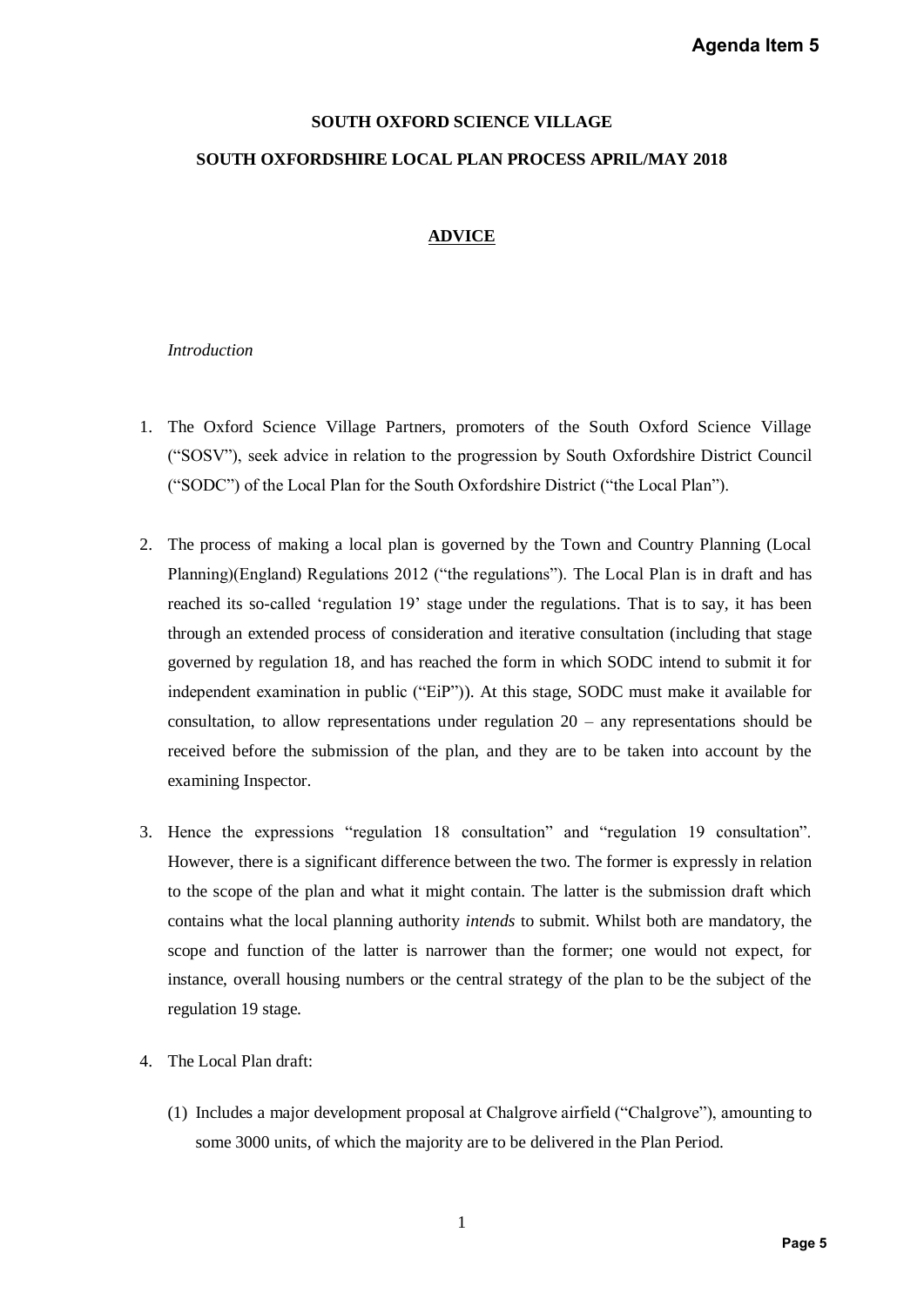- (2) Does not allocate SOSV, but does seek to allocate strategic allocations at Berinsfield and Culham, both of which currently lie in the Green Belt.
- 5. On 27 March 2018, the Full Council of SODC resolved to reconsider the draft Local Plan, specifically by reference to two 'options':
	- (1) Remove Chalgrove and replace it with another site or sites (referred to as "Option 2"); or
	- (2) Retain Chalgrove and supplement it with one or more "reserve sites" ("Option 3").
- 6. In so doing, the Full Council rejected the suggestion made by the then Leader of SODC that there be no change to the substance of the Local Plan ("Option 1").
- 7. What led to the 27 March 2018 resolution was an accumulation of evidence that the Chalgrove site may not be deliverable in the timescale envisaged by SODC when producing the draft plan. This is principally due to the possibility that Homes England (the Government Agency which intends to deliver the Chalgrove scheme) may not be able secure the ownership of the Chalgrove site without using powers of compulsory acquisition; and funding problems with necessary road infrastructure to serve the strategic scheme at Chalgrove.
- 8. In resolving to proceed on the basis of either Option 2 or Option 3, SODC Council has, in effect, decided that the Local Plan cannot be submitted to the Secretary of State for EiP without removing, replacing or supplementing Chalgrove, as to rely on it as a strategic allocation would be likely to be found unsound and require a main modification. In considering the matter, SODC apparently received legal advice from leading counsel suggesting that Option 1 would have been lawful, but covering other options as well. That work ("the Opinion") has not been released, and I am told that SODC are invoking a public interest defence against its disclosure. Agenda Item 5<br>
at Berinsfield and<br>
draft Local Plan,<br>
s "Option 2"); or<br>
option 3").<br>
der of SODC that<br>
evidence that the<br>
vidence that the<br>
vidence that the<br>
de vecure the<br>
de Sovernment<br>
able secure the<br>
de Sovernment<br>
c
- 9. However, there remain a number of challenges of a legal, procedural and judgemental nature which must be overcome before a re-worked Local Plan can be adopted. These are primarily:
	- (1) Ensuring that any revised version of the Local Plan meets the legal requirements of the Strategic Environmental Assessment regime ("SEA");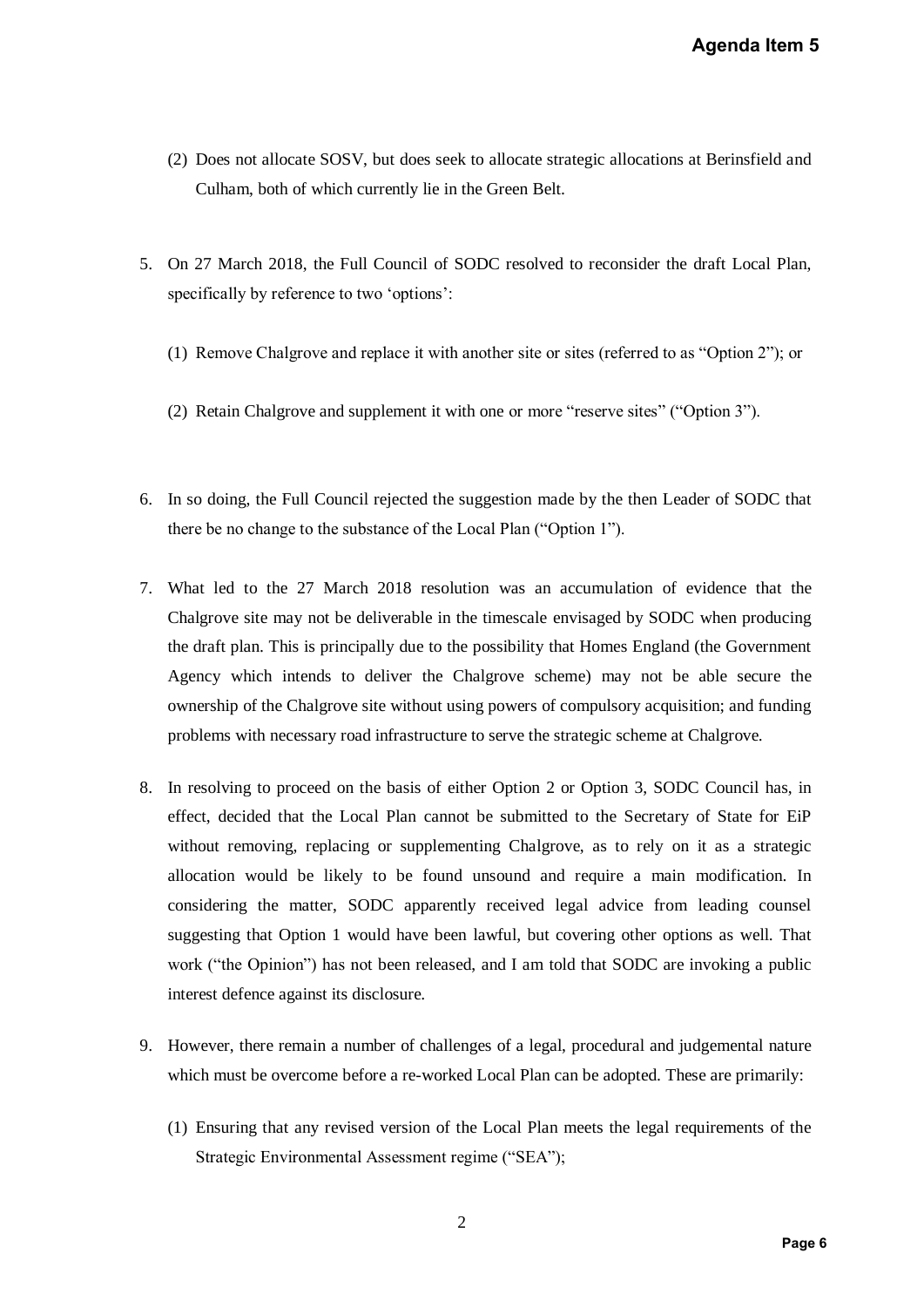- (2) Ensuring that any revised version is considered by SODC to be "sound" by reference to the National Planning Policy Framework ("NPPF"); and
- (3) That any revised version is the subject of appropriate consultation. This is a key issue which I deal with below.
- 10. SODC has now published a report to inform a decision by Cabinet on 10 May 2018, at which a decision will be taken as to which Option of Option 2 or 3 to recommend to Full Council. The analysis in the report covers the three Options formerly considered (although it is quite clear that Option 1 is not recommended (see paragraph 59)):

"Cabinet made a recommendation to Council on the basis of Option 1, but Council did not support this. If Cabinet were minded to consider that Option 1 was the preferred option, then to support this would require further justification to persuade Council of the merits. Officers advise that no new material has been produced that is relevant to our Local Plan since Cabinet/Council last met on this matter."

- 11. The report examines the respective implications for timing of the Local Plan process, as well as factoring in the pending changes to the National Planning Policy Framework ("NPPF") and the deadlines associated with SODC's involvement in the Oxford Growth Deal.
- 12. It does not spell out a firm recommendation as between Options 2 and 3, but the implication of the report is that Option 2 (replace Chalgrove) would come at the cost of two further rounds of consultation, (regulation 18 and regulation 19 so-called), and whilst might on the face of it bring in the new Standard Methodology housing numbers for South Oxfordshire, would also potentially lead to the breach of the Oxford Growth deal stipulation that SODC would submit its Local Plan by 1 April 2019. **Pagenda Item 5**<br>
Propries the Superior Space 19 and Superior Space 19 and Superior Space 19 and Superior Space 19 and Superior Space 19 and Superior Space 19 and Superior Space 19 and Superior Space 19 and Superior Space
- 13. The report also says that Option 3 (supplement Chalgrove) would not require two rounds of consultation, and whilst it might allow the Standard Methodology housing numbers to be used, it would allow the Local Plan to be robustly submitted and meet the Oxford Growth Deal deadline.
- 14. The relevant paragraphs are important to see as a whole. I highlight points of particular relevance. In relation to Option 2:

"60. Option 2 involves removing Chalgrove from the Plan altogether and finding an alternative site or sites.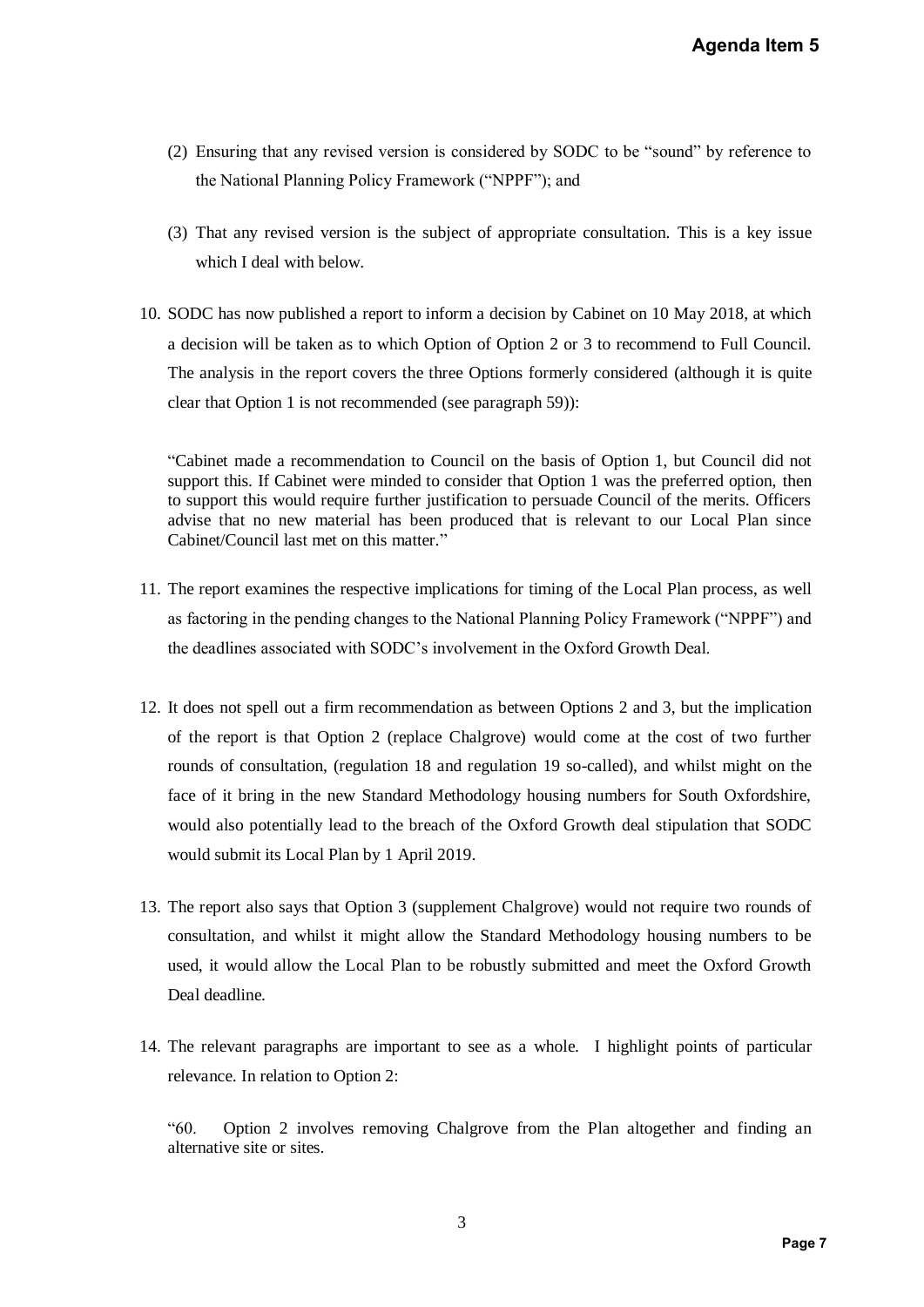61. The work required to support the identification of a replacement site follows a broadly similar approach to that of identifying a reserve site. The work involved is set out later in the report.

62. Option 2 would alter the existing Local Plan strategy to such an extent that Council would likely need to reconsider the Local Plan and undertake a further two rounds of public consultation prior to submission for examination. (A regulation 18 and regulation 19 consultation.) This is because the council must demonstrate that it has undertaken meaningful consultation prior to producing the final version of its Local Plan. At a Regulation 19 stage it is not advisable to alter the plan to such a significant extent. The additional consultation stage provides the safest approach balanced against this option. It also ensures that those who wish to make representations to the Local Plan can have their views taken into account in the formulation of the Local Plan prior to its publication. **Agenda Item 5**<br> **Collows a broadly**<br> **Collows a broadly**<br> **Collows a broadly**<br> **Collows a broadly**<br> **Collows a broadly**<br> **Collows of public of the meaningful<br>
<b>Example 8 Collows**<br> **Collows Collows**<br> **Page 8**<br> **Page 8** 

63. Officers have reviewed the original timetable and drawn up a more detailed week based project plan, which reflects the current position before a final decision is made by Council. It is considered that this would a-dd at least 18 months to the timetable.

April - May 2018 Information review of alternative sites April - May 2018 Housing and employment land availability assessment update. April - May 2018 Objectives Development May 2018 Round Table Session – Information review of alternative sites May - June 2018 Site Filtering exercise June - Oct 2018 Evidence Base updates October 2018 Round Table Session – outcomes of site filtering and evidence Oct - Dec 2018 Draft Regulation 18 Local Plan January 2019 Cabinet/Scrutiny/Council Feb - March 2019 Regulation 18 Consultation March - April 2019 Review consultation responses May - Aug 2019 Update Local Plan and evidence base September 2019 Cabinet/Scrutiny/Council Oct - Nov 2019 Regulation 19 Consultation January 2020 Submission to Secretary of State (Regulation 22) April 2020 Examination in Public (Regulation 24) July 2020 Main modifications consultation September 2020 Inspector's report (Regulation 25) October 2020 Adoption (Regulation 26)

64. As can be seen, under Option 2 the Local Plan would be submitted for examination after the end of the six month transitional period set out in the new (draft) NPPF. This means that the Plan would be considered against the policies of the new NPPF. The Council's OAN would be assessed against the new standard methodology plus any uplift as required and the Oxfordshire Housing and Growth Deal

65. It would also place the submission of the Local Plan beyond the 1 April 2019 deadline in the Oxfordshire Housing and Growth Deal, which would mean that we had failed to meet this agreed milestone and that we were in breach of the 'Deal'.

66. Option 2 would fundamentally weaken HE's case for CPO as the site would no longer be included as an allocation in an emerging Local Plan.

67. This would not necessarily preclude Chalgrove coming forward at a later date, subject to its availability."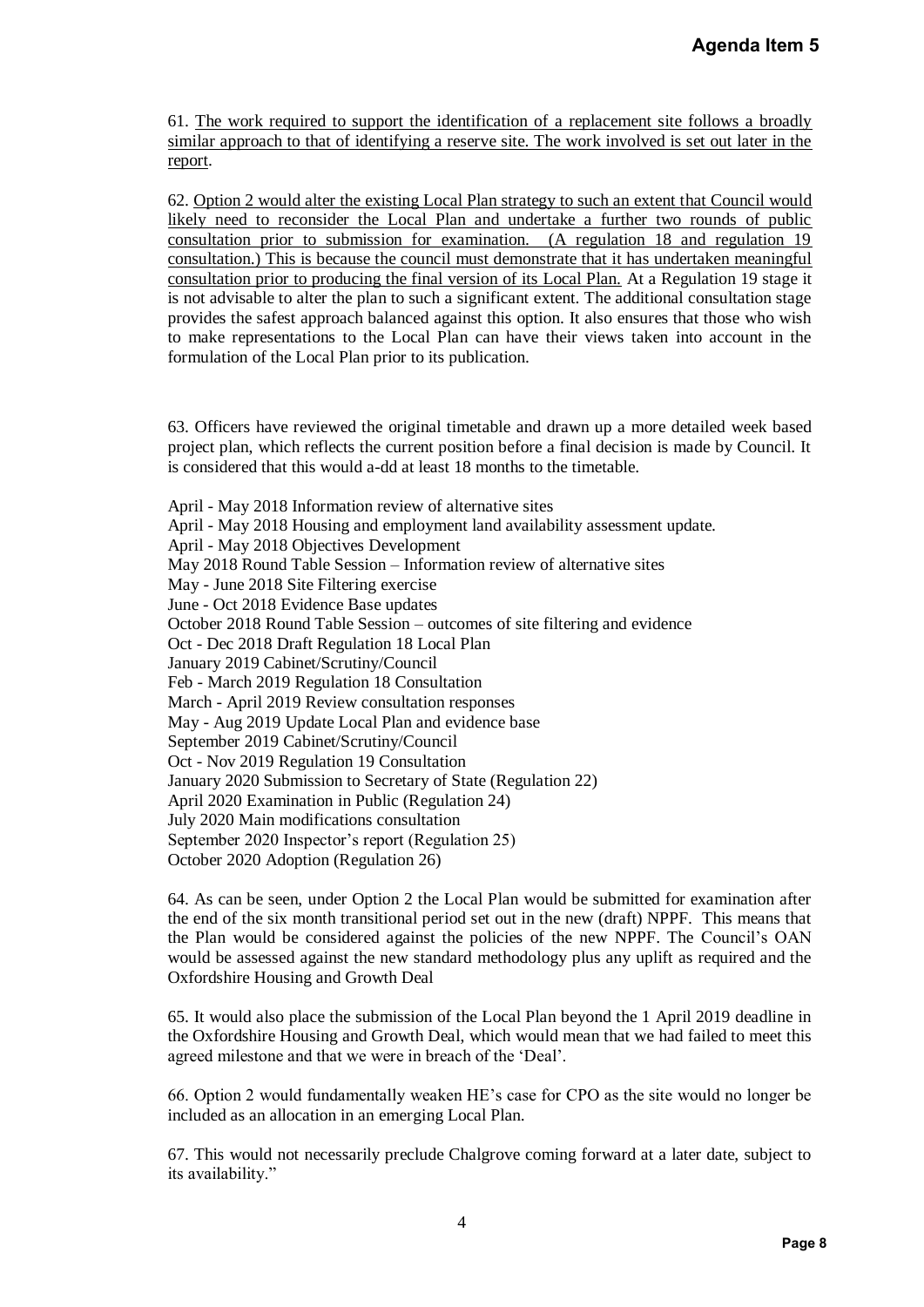15. In relation to Option 3:

68. This option assumes that Chalgrove remains in the Local Plan, but that an additional reserve site or sites be included and provides an option for housing delivery in the event that the site at Chalgrove or the other strategic allocations do not come forward in a timely manner or at all.

69. This would involve the council undertaking the necessary work to identify an additional site(s) and ensure the necessary evidence is produced before the Plan is consulted upon again under Regulation 19 and then submitted for examination. Given that this option provides a reserve site(s), it is not considered that an additional regulation 18 stage would be required.

70. The work required to support the identification of an additional site follows a broadly similar approach to that of identifying a replacement site. The work involved is set out later in the next section of this report.

71. The likely timetable for progressing this option is set out below. Officers have reviewed the original timetable and drawn up a more detailed week based project plan, which reflects the current position before a final decision is made by Council. This timetable has been prepared to ensure submission in December 2018, the anticipated deadline for the transitional period under a new NPPF. The timetable provides more detail on the work required to appraise and filter additional sites in the next few weeks. The time required to complete the evidence base has been reviewed as much of this work is reliant on external consultants and their ability to match our timescales. It includes the potential for consultation on main modifications to the Local Plan. If this is not required, then the Local Plan could be adopted in June 2019. Agenda Item 5<br>
hat an additional<br> *i* in the event that<br> **i** a timely manner<br>
tify an additional<br>
sulted upon again<br>
<u>poption provides a</u><br>
<u>ld be required</u>.<br>
Sollows a broadly<br>
is set out later in<br>
rs have reviewed<br>
m, whi

April - May 2018 Information review of alternative sites April – May 2018 Housing and employment land availability assessment update. April 2018 Objectives Development May - June 2018 Site Filtering exercise May 2018 Round Table Session – Information review of alternative sites April – Aug 2018 Evidence Base updates September 2018 Round Table Session – outcomes of site filtering and evidence Sept – Oct 2018 Draft Local Plan October 2018 Cabinet/Scrutiny/Council Oct – Dec 2018 Publication of the Local Plan for consultation (Regulation 19) December 2018 Submission to Secretary of State (Regulation 22) March 2019 Examination in Public (Regulation 24) June 2019 Main modifications consultation August 2019 Inspector's report (Regulation 25) September 2019 Adoption (Regulation 26)

72. The availability of a reserve site in the Local Plan could weaken HE's case for CPO. The wording regarding the additional 'reserve' site or sites will be important in this regard. The status of the site or sites will need to be written in the policy.

73. Further, the promoters of the 'reserve' site may well seek to progress their site regardless of their 'reserve' status. The triggers for releasing a 'reserve' site or sites must therefore be clear in the policy to ensure that this is limited.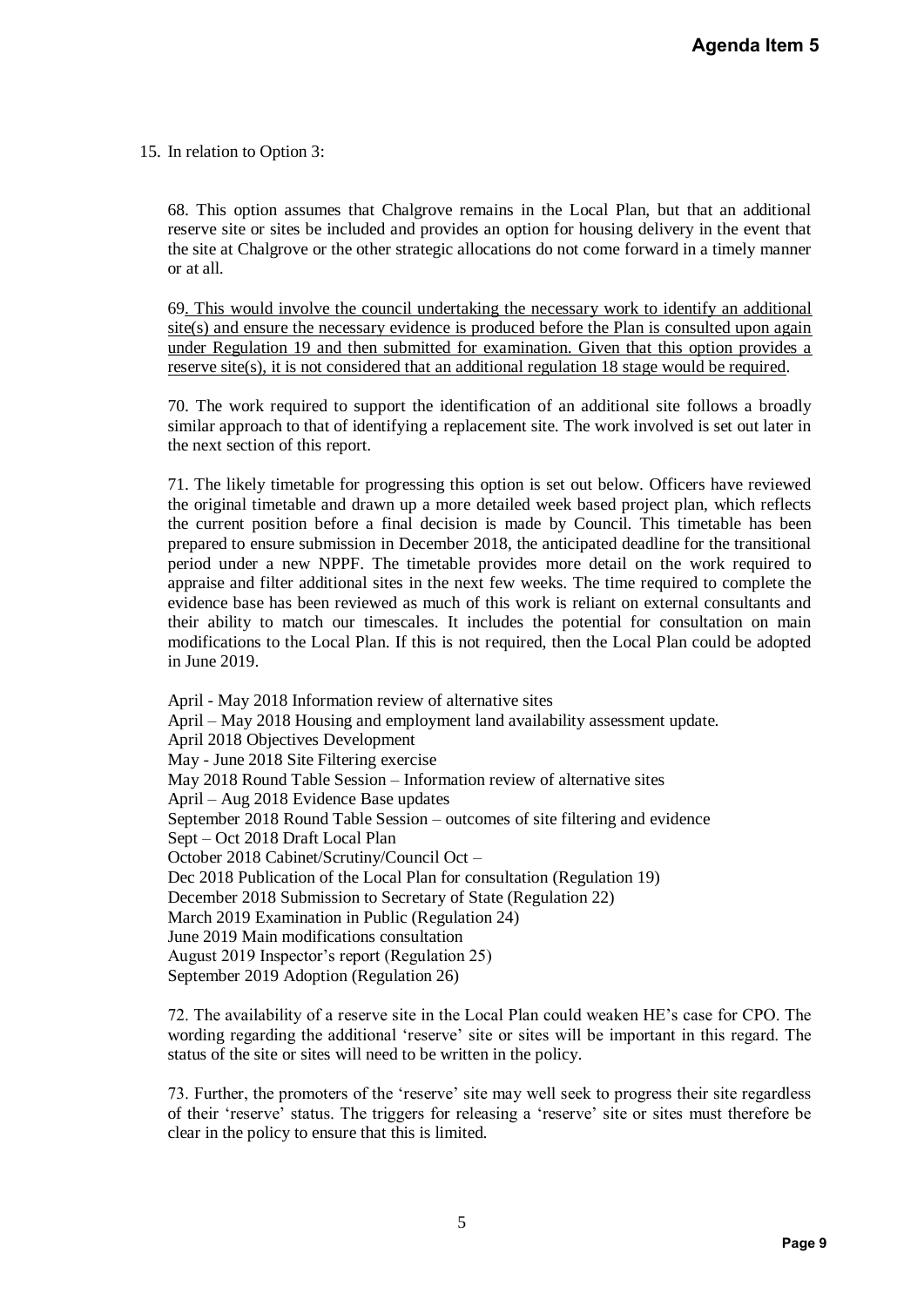74. The implication of this would be that the Local Plan would then likely be submitted under the proposed transitional arrangements for the NPPF and before the 31 March 2019, Housing and Growth Deal deadline.

75. It is considered that this option provides an efficient and proactive route for the Local Plan whilst reducing the risk to the overall soundness of the Local Plan. Councillors may wish to include one or more of these reserve sites within the Local Plan. The identification and selection process of reserve sites is not at this stage in the process, but officers will engage with councillors on the selection process prior to a recommendation to Cabinet/Council for the next stage.

76. As part of considering option 3, councillors could consider a potential sub-option – option 3a. Option 3a would be to delay the submission of the Local Plan beyond the transitional arrangements, but before the 31 March 2019 deadline. This opportunity will depend on the timing of the publication of the final NPPF and could present only a marginal timescale, and in the event that the NPPF is seriously delayed, no opportunity at all. Selecting this approach could enable the council to take advantage of the local calculation of housing need. The further implication of using a lower OAN figure would be to undermine the growth deal commitment to plan for 100,000 homes by 2031. **Agenda Item 5**<br> **Pagenda Item 5**<br> **Page 1019**, Housing<br>
for the Local Plan<br>
Ilors may wish to<br>
dentification and<br>
dicers will engage<br>
binet/Council for<br> **b**-option – option<br>
different of the transitional<br>
ill depend on th

77. There is a further consideration as to whether we continue to plan to deliver more housing than is required or whether the level of development is then reduced if the new figures indicate a lower requirement."

#### *Issues*

- 16. Against that summary of the current position as regards the SODC Local Plan, the Science Village Partners have identified three issues for advice:
	- (1) The legality of Options 2 and 3;
	- (2) Whether under Option 2 the Local Plan could lawfully proceed with the SOSV as a strategic allocation in place of Chalgrove without requiring both regulation 18 and regulation 19 re-consultation; and
	- (3) Whether there are grounds to require SODC to make the Opinion publicly available.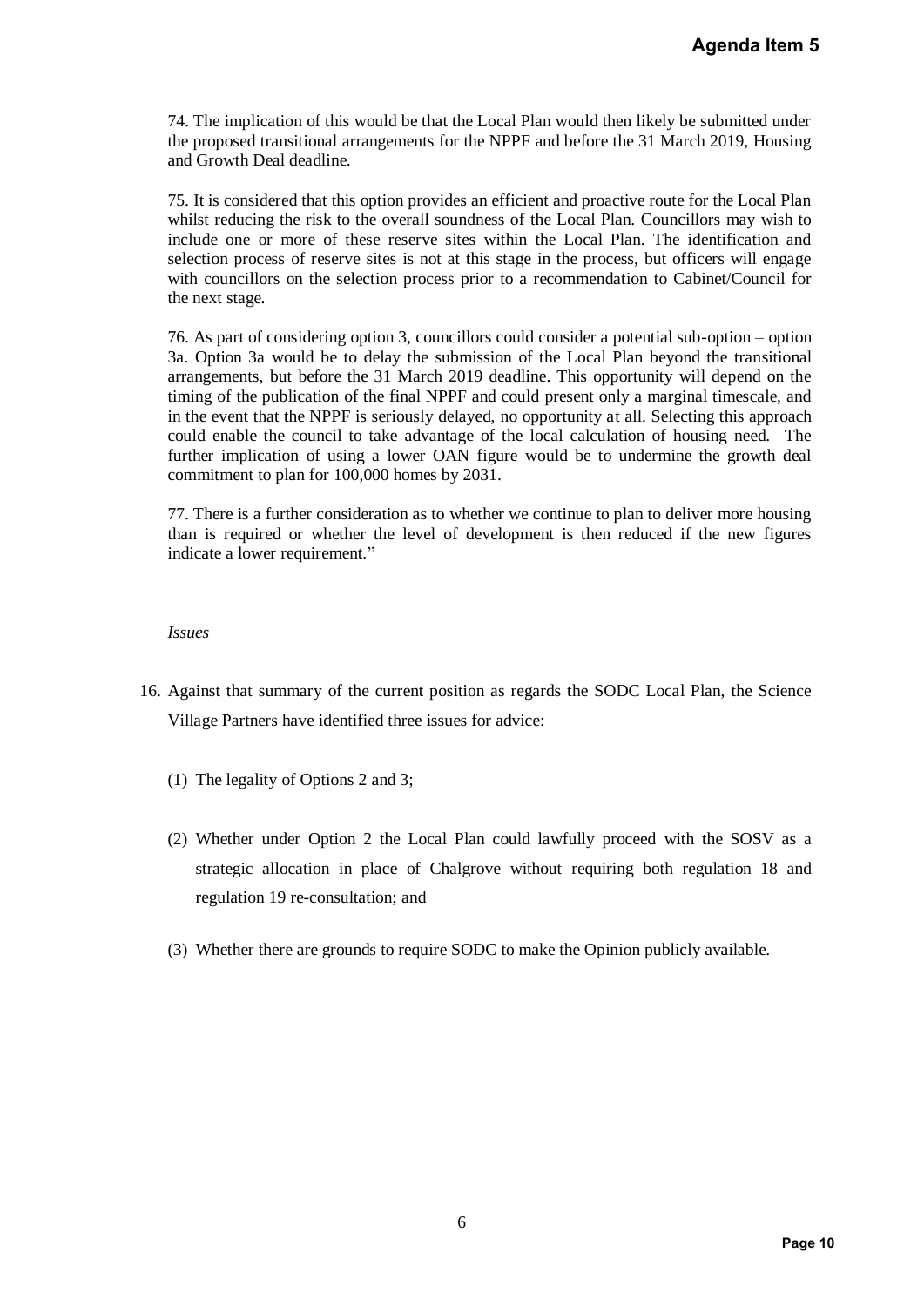*The legality of Options 2 and 3*

- 17. In order for a local plan to be lawfully adopted (leaving aside extreme legal errors such as failure properly to advertise it, or some other serious vitiating error extraneous to the content or substantive process that led to it passing the soundness tests), it must satisfy three key tests:
- (1) It must be accompanied by an Sustainability Appraisal that complies with the SEA Regulations, at the very least in setting out the reasonable alternatives that were studied, and an explanation of why the preferred course of action was chosen (see *Heard v Broadland DC* [2012] EWHC (Admin) 344. **Agenda Item 5**<br>
gal errors such as<br>
gal errors such as<br>
ty three key tests:<br>
es with the SEA<br>
hat were studied,<br>
en (see *Heard v*<br>
ne appointed EiP<br>
to be modified in<br>
and Compulsory<br>
18 and 19 stages,<br>
any later changes
	- (2) It must have been the subject of a recommendation to adopt by the appointed EiP Inspector, either on the basis of the draft as submitted, or as proposed to be modified in order to achieve soundness, pursuant to section 23 of the Planning and Compulsory Purchase Act 2004 ("the 2004 Act").
	- (3) It must have been the subject of appropriate consultation, at regulation 18 and 19 stages, and (if there are to be later revisions such as main modifications) before any later changes are incorporated into the plan.
- 18. In my view, Option 2 (substitute a new site or sites instead of Chalgrove) would be lawfully capable of being lawfully progressed as a change to the current draft plan, for the following reasons:
	- (1) The Local Plan has not yet been submitted for EiP, and there is no legal bar preventing SODC from materially altering it in response to changing circumstances;
	- (2) In particular, there is nothing as far as I can see which would prevent sensible assessment of:
		- (a) The reasonable alternatives now available to meet housing needs and in relation to the overall strategy of the Local Plan – this would in practice require a re-working, reissue and re-consultation on, the Sustainability Appraisal, leading to the identification of a new preferred option, including an explanation as to why it is preferred.
		- (b) The strategy of the Local Plan against NPPF policy and other strategic objectives. For instance, whether any key aspects of the strategy would be affected.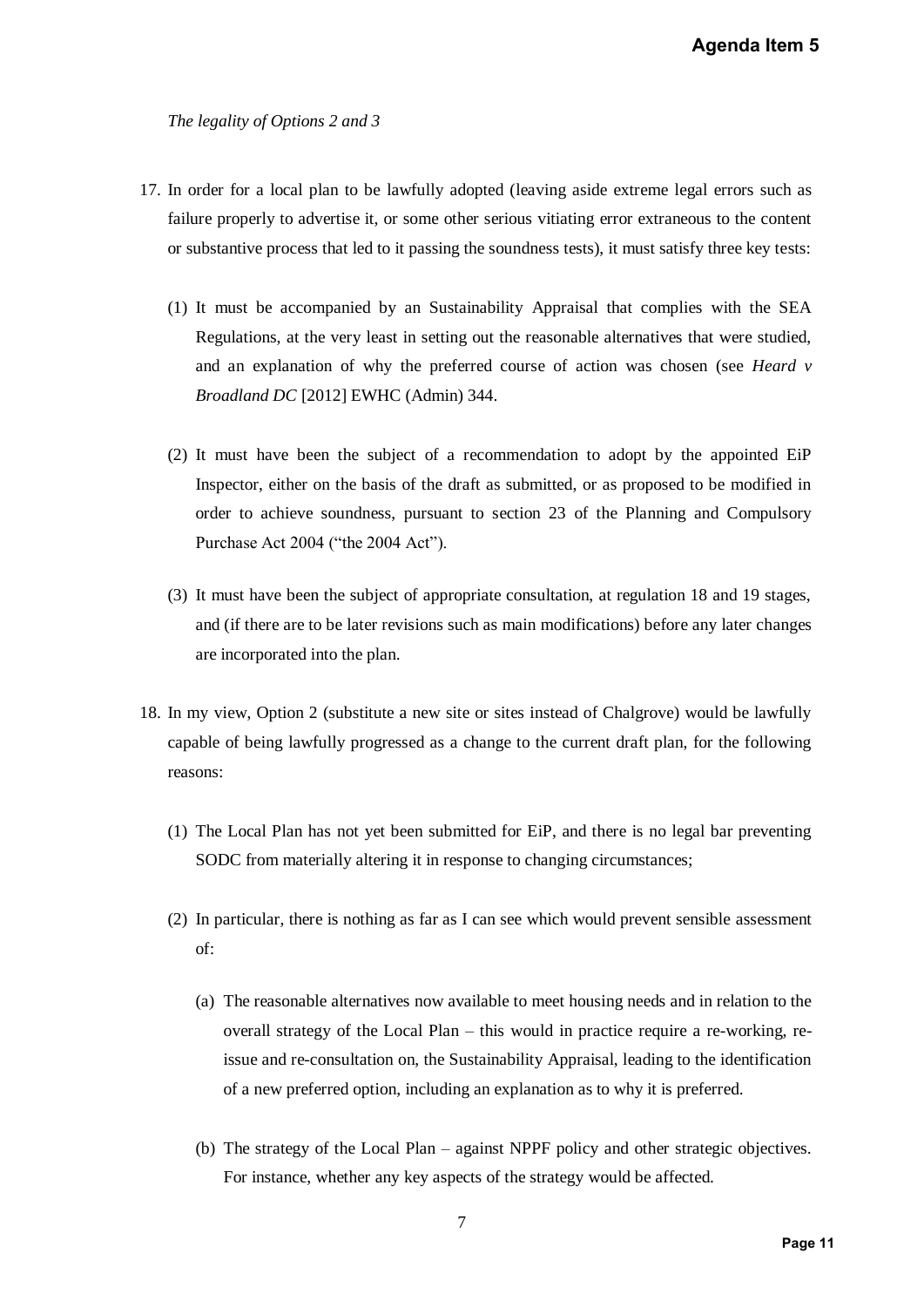- (c) The views of stakeholders. There would need to be an opportunity for meaningful consultation before SODC adopted the Local Plan in such a modified form. However, public consultation, whether styled 'reg 18', 'reg 19' or indeed consultation on amendments to the plan post-submission, would all in my view satisfy that obligation.
- 19. I deal with the judgemental or 'soundness' issues which might arise were Option 2 to be progressed, under the next issue.
- 20. Option 3 (retain Chalgrove but supplement it with a reserve site or sites) would, for similar reasons, be capable in my view of being progressed lawfully. The strategy, including how needs would be met, why the strategy is preferred in SEA terms, and public consultation, should all be capable of being undertaken. Again, I deal in the next section of this Advice with points going to the 'soundness' of Option 3.
- 21. I conclude therefore that both Option 2 and Option 3 would in principle be capable of lawful adoption as part of the Local Plan.

#### *Whether Options 2 and 3 require Reg 18 and 19 re-consultation*

- 22. This question turns on the scope, and purpose, of the consultation requirements. One should not forget that the absolute procedural requirements, found in the 2004 Act and in the Local Plan Regulation 2012 (as amended) are relatively simple:
- (1) The 2004 Act simply requires that a Statement of Community Involvement ("SCI") in the exercise of plan making has been made (section 18); and that the plan must be drafted having regard to certain stipulated matters (section 19) including the requirements of the regulations (section 36) and whether the specific measures for community involvement set out in the local planning authority's SCI have been satisfactorily dealt with (see *Kendall v Rochford DC* [2014] EWHC 3866 at [56]-[57]. **Agenda Item 5**<br>y for meaningful<br>d form. However,<br>l consultation on<br>fy that obligation.<br>e Option 2 to be<br>would, for similar<br>y, including how<br>blic consultation,<br>on of this Advice<br>capable of lawful<br>and in the Local<br>and in th
	- (2) The 2012 regulations require (a) that stakeholders are notified about the scope of the emerging plan and asked about what it might contain (reg 18), and (b) re-consult on the submission draft proposals (reg 19). There is a background of common law consultation principles, but the statutory provisions are clearly enough drafted to stand on their own up to the reg 19 stage.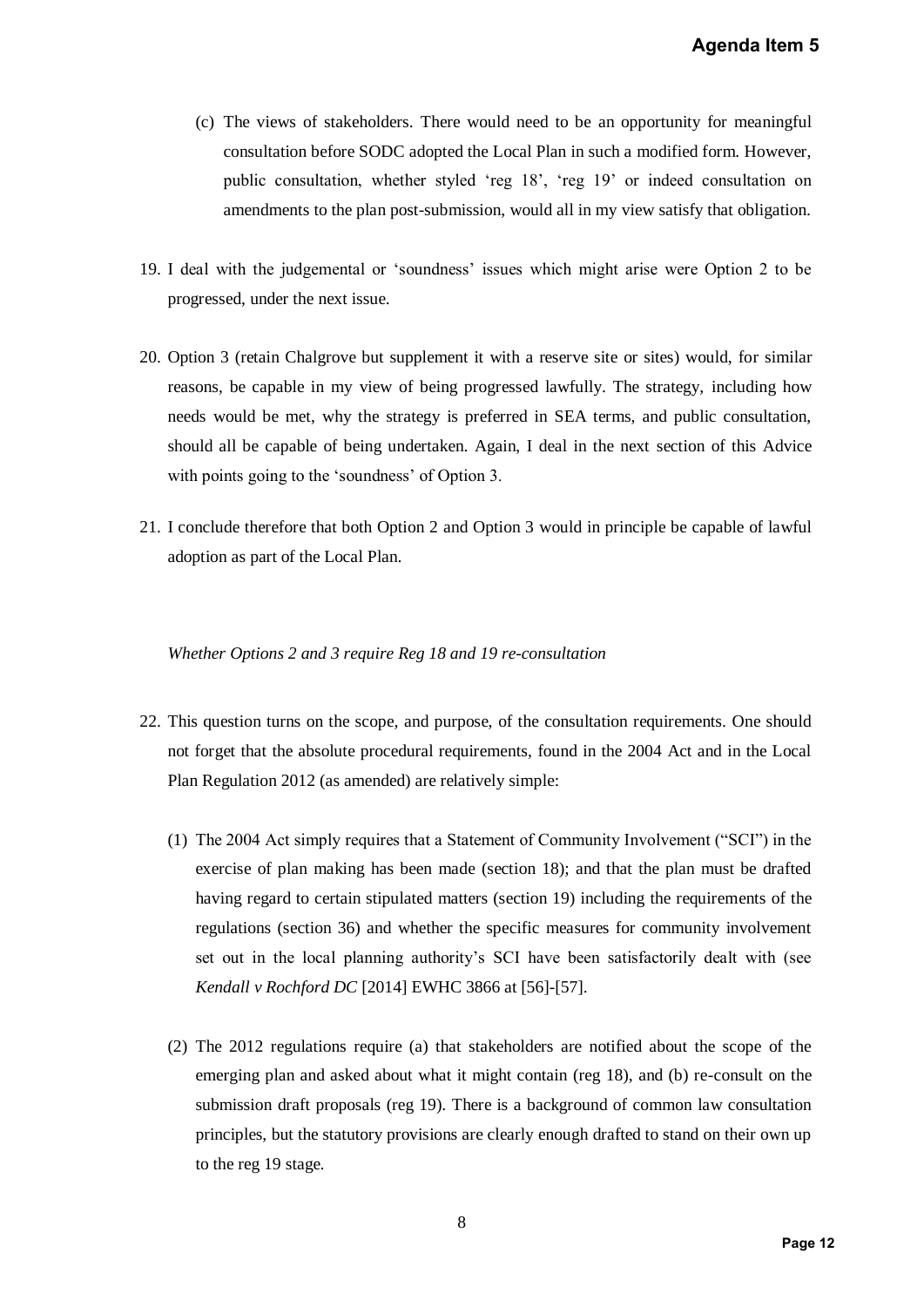- (3) The 2012 regulations are silent as to procedural requirements when main modifications are proposed (either by the local planning authority alone or in response to a finding by the examining Inspector). However, since main modifications will usually require a reassessment of the SEA, and (by definition) go to the soundness of the plan overall, the guidance from the Planning Inspectorate and practice as it has evolved, both indicate strongly that further consultation should take place at that point. It is therefore inconceivable in practice that changes such as those represented by Options 2 and 3 in this situation would pass through the EiP process without due consultation, and the Inspector taking the fruits of that consultation into account.
- 23. Bearing those points in mind, together with the accumulated consultation drafts and material from the past three years in South Oxfordshire, it seems clear to me that there would be no need, in Option 2, for SODC to revert to the regulation 18 stage. The basic shape of the Local Plan would not change; whilst the major Chalgrove allocation would be removed, there are several other key allocations which form part of the 'Heart of the District' theme; the unmet needs of Oxford City would be met to some extent; and there would be further Green Belt release (but not GB release for the first time). The Cabinet Report for 10 May 2018 gives no reason why the Local Plan would be so changed by a substitution of sites; as I say in more detail below, it appears more of an assertion.
- 24. In other words, SODC would be well within their discretion to judge that Option 2 did not require the kind of first principles reg 18 re-consultation; critically, the statutory purpose of reg 18 (to identify the "subject of [the] local plan" and invite comment about what it should contain) will already have been undertaken, and the change would not be so radical that the Local Plan re-draft would appear to be a completely different plan aimed at a different subject or subjects.
- 25. I should also comment that I do not consider that it would necessarily be *legally* required for SODC to revert formally even to a further reg 19 consultation for Option 2. The change thereby represented, and the SEA revision, could in practice be dealt with during the progress of the EiP. The only statutory provisions which might arguably be offended by that course of action lies in the combination of s.20(2)(b) and 20(5)(b) of the 2004 Act, which respectively require (a) SODC to submit a plan for examination when they consider it is ready for examination; and (b) for the examining Inspector thereafter to consider (inter alia) whether it is indeed "sound". It might be argued that for a local planning authority to submit a plan (ie the current draft) in a form which they had already identified needed at least a main **Agenda Item 5**<br>
ain modifications<br>
se to a finding by<br>
ally require a re-<br>
plan overall, the<br>
ed, both indicate<br>
It is therefore<br>
ptions 2 and 3 in<br>
ultation, and the<br>
rafts and material<br>
here would be no<br>
hape of the Loc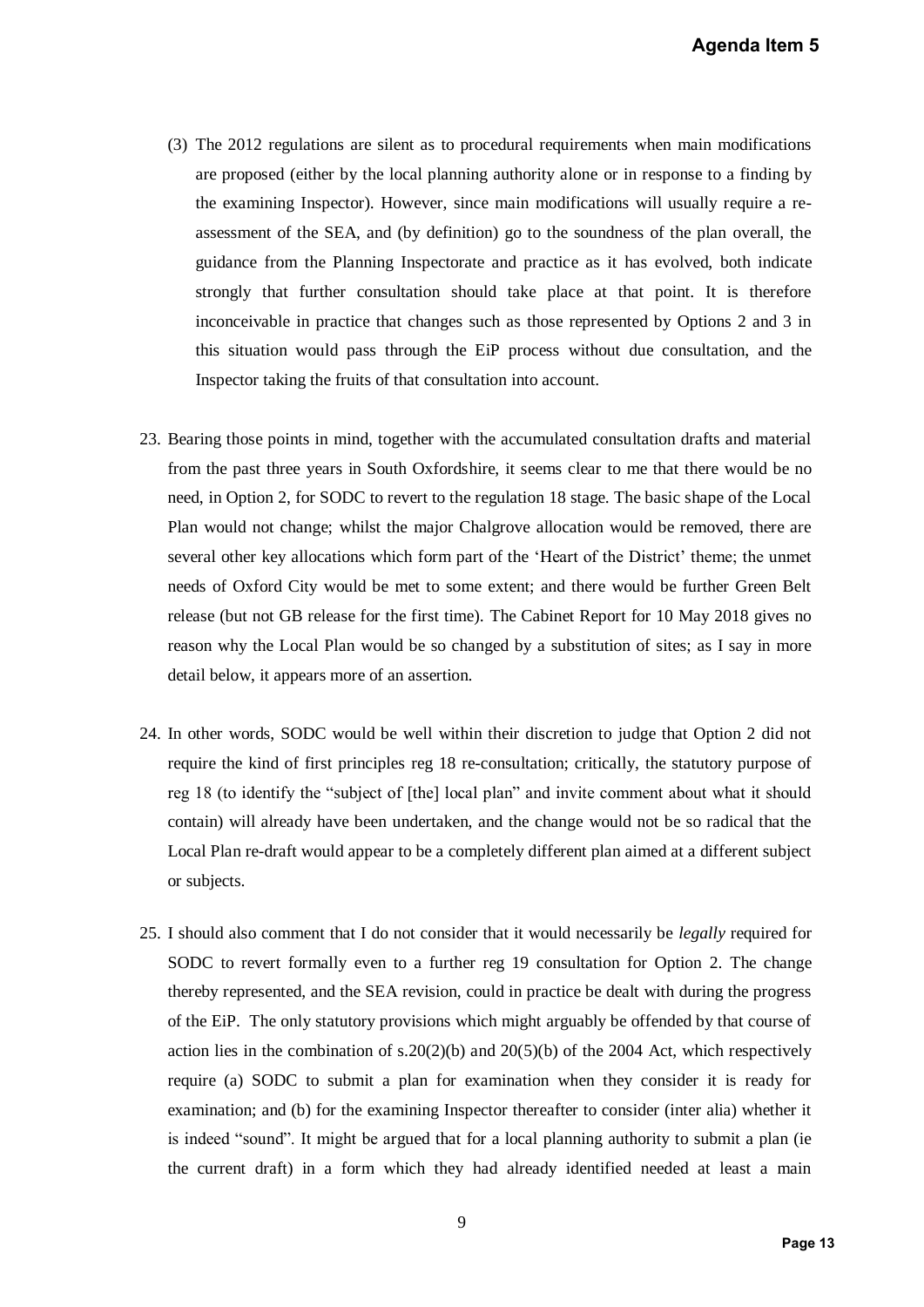modification, might run counter to the spirit, if not the words, of the section. That section is often paraphrased by Inspectors as the local planning authority's duty "only to submit if they consider the plan is sound". As I say, that strictly speaking conflates two slightly different responsibilities laid by Parliament on two different bodies, but I think there would at least be a risk of legal challenge if SODC did indeed proceed straight to submission under Option 2.

26. The Cabinet Report for 10 May 2018, contains the view that Option 2 would require both sets of consultation, whilst Option 3 would not. I set out again the key paragraphs alongside each other:

62. Option 2 would alter the existing Local Plan strategy to such an extent that Council would likely need to reconsider the Local Plan and undertake a further two rounds of public consultation prior to submission for examination. (A regulation 18 and regulation 19 consultation.) This is because the council must demonstrate that it has undertaken meaningful consultation prior to producing the final version of its Local Plan.

69. This [Option 3] would involve the council undertaking the necessary work to identify an additional site(s) and ensure the necessary evidence is produced before the Plan is consulted upon again under Regulation 19 and then submitted for examination. Given that this option provides a reserve site(s), it is not considered that an additional regulation 18 stage would be required

- 27. I remind myself that the key issue is whether it would be legally necessary to revert to the regulation 18 stage for either option, rather than whether there would be more or less 'risk' (as the Cabinet Report puts it). I do not consider that it would be necessary to revert to regulation 18 stage in order for Option 2 (the replacement option) to form part of a lawful plan process, for the following reasons:
	- (1) Finding (including assessing/appraising) a site, either as a replacement or as a reserve site, involves exactly the same process - as the Report indicates (paragraphs 61 and 70). Therefore the identification of the preferred replacement site itself does not give rise to a need for regulation 18 consultation (since that is not considered necessary in relation to Option 3).
- (2) Identifying a "reserve site" is not considered by officers to require regulation 18 consultation. I wonder whether the logic of the position has been fully explored. If it means anything, a "reserve site" is one which is designated with the realistic prospect of being needed, in place of one or more other allocated sites. That is clearly the situation here, given the deliverability concerns over Chalgrove. So Option 3 represents a Local **Agenda Item 5**<br> **n.** That section is<br>
to submit if they<br>
slightly different<br>
would at least be<br>
under Option 2.<br>
I require both sets<br>
ls alongside each<br>
tent that Council<br>
<u>er two rounds of</u><br>
<u>18</u> and regulation<br>
<u>18 and </u>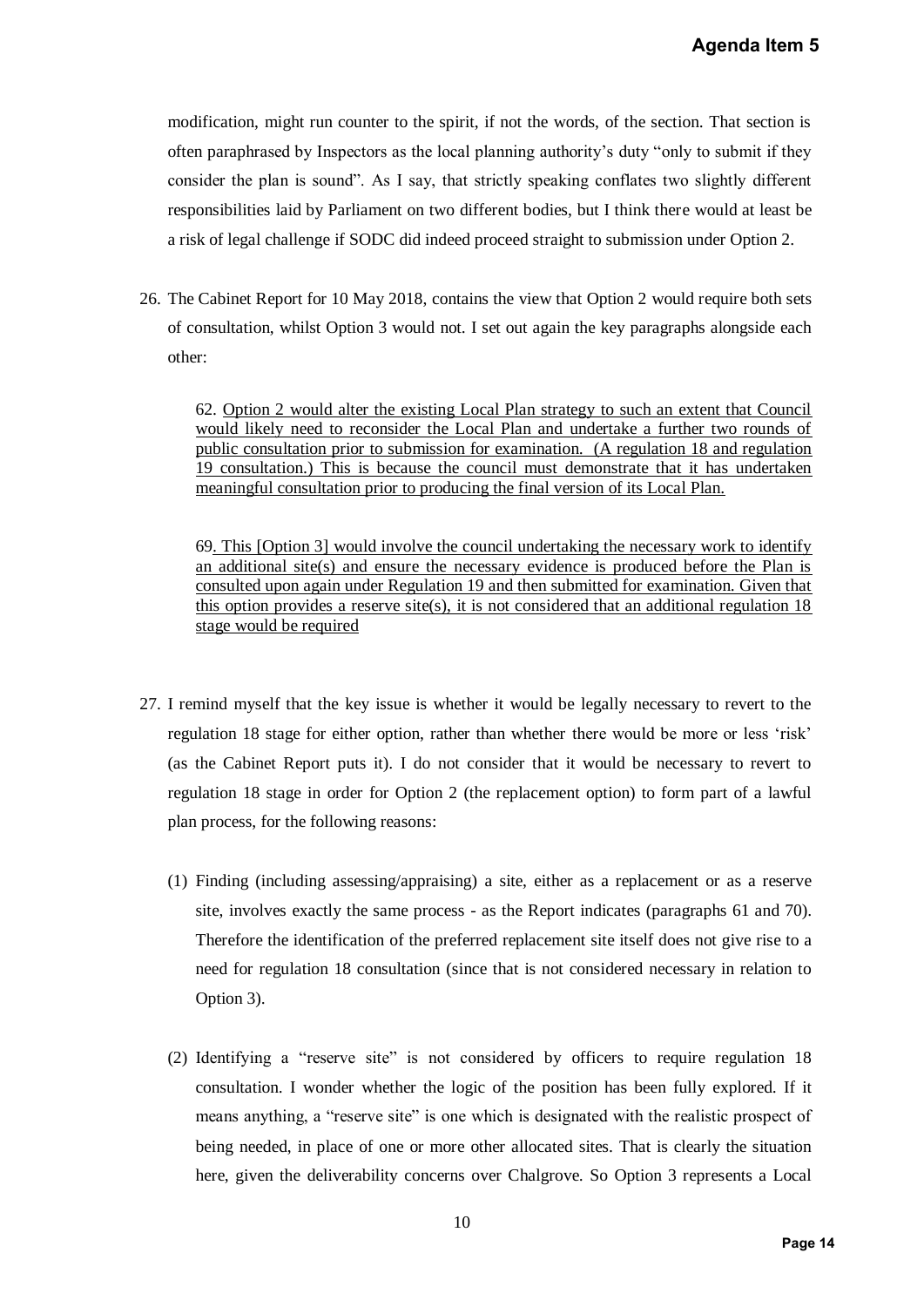Plan in which the reserve site is in fact developed, rather than Chalgrove. That is a Local Plan which the officers consider would not require regulation 18 consultation. I entirely agree with that assessment, but it means that, looked at carefully, Option 2 logically does not require regulation 18 consultation either.

- (3) Having looked at the draft Local Plan as currently framed, I find it difficult to see why the substitution of Chalgrove with another site would necessarily "alter the existing Local Plan strategy to such an extent…". No reasons are given. In my view, that would entirely depend on the site which was chosen to replace Chalgrove. I am not sure whether any of the main strategic ideas in the Local Plan would change, if SOSV was to be chosen to replace it. That option would not involve assessing a site which has not been thoroughly assessed previously and subjected to Sustainability Appraisal; it would not affect the ability of the District to meet any needs (for housing or otherwise); it would not involve a greater infrastructure provision or a change in emphasis in the settlement hierarchy (indeed, it is likely that Chalgrove's replacement by any other site would involve fewer infrastructure requirements). **Agenda Item 5**<br> **e.** That is a Local<br>
lltation. I entirely<br>
n 2 logically does<br>
ult to see why the<br>
he existing Local<br>
nat would entirely<br>
re whether any of<br>
s to be chosen to<br>
been thoroughly<br>
lld not affect the<br>
uld not
- (4) Therefore in my view SODC could undertake the site appraisal exercise (as both notional timescales suggest could be done within a couple of months), putting it in a perfectly robust position to select a replacement site which did not require the full double consultation – that carries with it a potentially serious downside of missing the Growth Deal submission deadline. At that point it could amend the draft, carry out a regulation 19 consultation and submit the Local Plan.
- (5) Cabinet members I hope will be informed that the consultations with affected parties do not cease with the regulation 19 phase in any event. That is in part the purpose of the Examination in Public, and even Main Modifications. To take a recent example, the Mid Sussex Plan (adopted March 2018) featured an EiP which contained significant Main Modifications, including the introduction of a strategic housing site; that was assisted by a bespoke day of hearing to enable views to be aired by those affected, as well as written consultation.
- 28. I have the same views about Option 3. SODC could in my view add a reserve site or sites to the draft Local Plan by simply re-visiting the reg 19 stage, without breaching the statutory provisions. Indeed, there would be a strong argument that they could proceed straight to submission, given that the main modification that Option 3would entail would not affect the overall strategy even as much as Option 2 would, and would inevitably be subject to full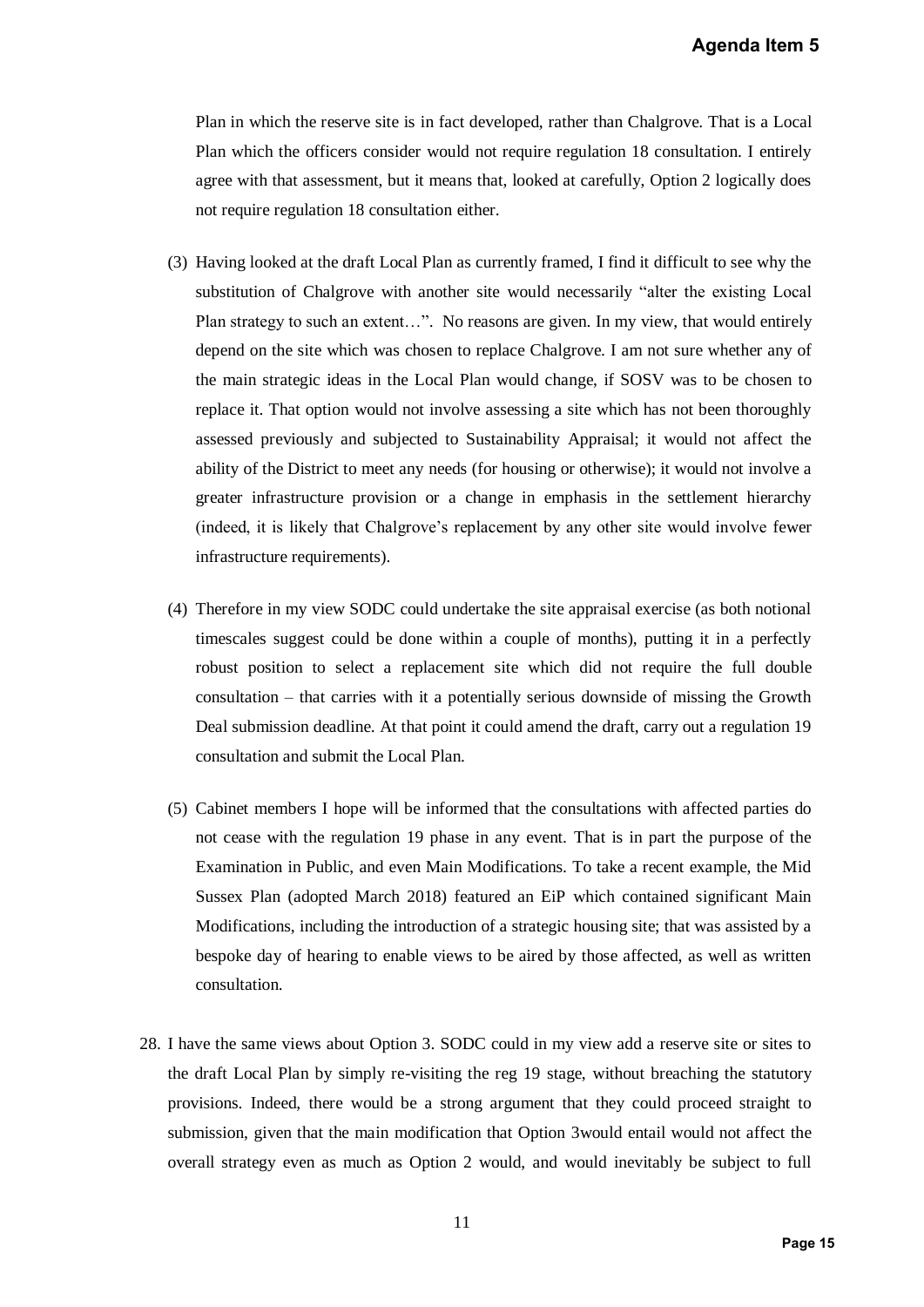discussion at the EiP and consultation. However, the same point about the 'spirit' of the legislation would also apply and there would be some risk of a legal challenge if SODC were to take that route, albeit a challenge which would be most unlikely to succeed.

- 29. I have one additional observation about Option 3. I have observed above that the Council officers' reasoning does not fully explore the notion of "reserve sites". Essentially, they are sites which are liable to be needed and therefore should be sound. They are inherently awkward to fit into the language of the NPPF. The policy requirement is to allocate to meet the identified needs. If there is a tangible doubt over the timing or deliverability of the Chalgrove site, then there is a powerful argument that the authority should allocate new sites to ensure a smooth supply of sites throughout the period.
- 30. I say that particularly given the need to demonstrate a rolling 5 year supply, and ideally 6-10 years (ie when the strategic sites would properly begin to deliver). Allocating a securely deliverable site or sites, rather than only allotting them 'fallback' status would remove the risk that they would not come forward/be allowed to come forward until it became clear that Chalgtove was delayed – by which time it might well be too late to ensure a steady supply, and the effects of failure to show a 5 year supply and meet the delivery test would be felt.
- 31. For these reasons, I conclude that there would be no need for both reg 18 and reg 19 stages to be revisited for either Option 2 or 3.

#### *Releasing the Opinion*

- 32. SODC has hitherto refused to release the Opinion, which appears to advise that Option 1 would be lawful. I strongly suspect that the reasoning was based on the proposition that, notwithstanding the objections of the County Council and the various pronouncements of Homes England, one might rationally conclude as a matter of judgement that there was some reasonable prospect of the delivery of the Chalgrove scheme; and that as evidence changed through 2018, it would be possible to promote a main modification to the Local Plan (eg Option 2) if it proved necessary. Whatever the reasoning, the Opinion was taken into account by the Full Council and on the face of it should be disclosed. **Agenda Item 5**<br>
he 'spirit' of the<br>
ge if SODC were<br>
d.<br>
that the Council<br>
sentially, they are<br>
ey are inherently<br>
ballocate to meet<br>
iverability of the<br>
allocate new sites<br>
and ideally 6-10<br>
cating a securely<br>
d remove t
- 33. It is notable that the objection to its disclosure is stated to be one of 'public interest'. One would need rather more justification in a situation like this for withholding otherwise relevant material from public scrutiny. There is no legal or other (eg policy making) justification